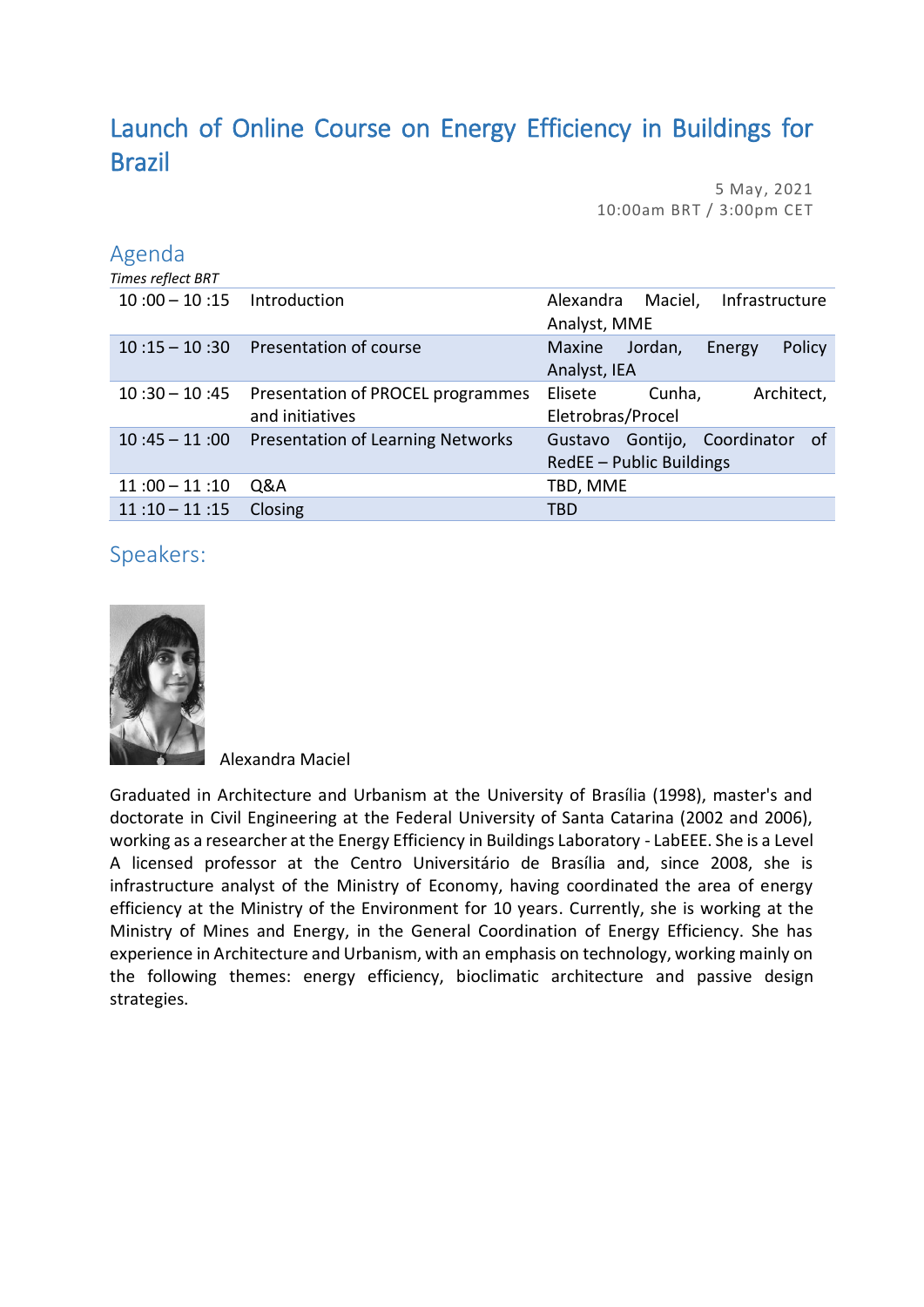

Maxine Jordan

Leads the energy efficiency in buildings work within the IEA's Energy Efficiency in Emerging Economies (E4) Programme. After several years working as a building services and environmental design consultant in London specialised in high-performance buildings, Maxine moved to Brazil to work in one of the country's leading energy efficiency and policy research consultancies, where she participated in preparatory studies for the National Energy Efficiency Action Plan for Buildings, alongside capacity building and design consultancy activities. At the IEA, Maxine has led the development of the GlobalABC Global and Regional Roadmaps for Buildings and Construction for Asia, Africa and Latin America. She also provides policy support and analysis for buildings and cooling efficiency across the Agency. Maxine holds a Masters of Engineering degree from the University of Cambridge in Civil, Structural and Environmental Engineering.



Elisete Cunha

Architect and urban planner at UFF - Universidade Federal Fluminense, specialist in Planning and environmental management and in Economics and sustainability management with emphasis on social interest housing. She has worked for ten years in construction industry on management of residential, high-end commercial and distribution centres, and two years in facilities management of corporate building. In the last ten years, her work has been in the area of energy efficiency in buildings, in the National Electricity Conservation Program - Procel.



Gustavo Gontijo

In his more than 20 years of professional experience, he has covered the most diverse areas such as Information Technology, Music, Marketing, Astronomical Instrumentation and Mechanical Engineering. He divides his time between the Doctorate in Mechatronics